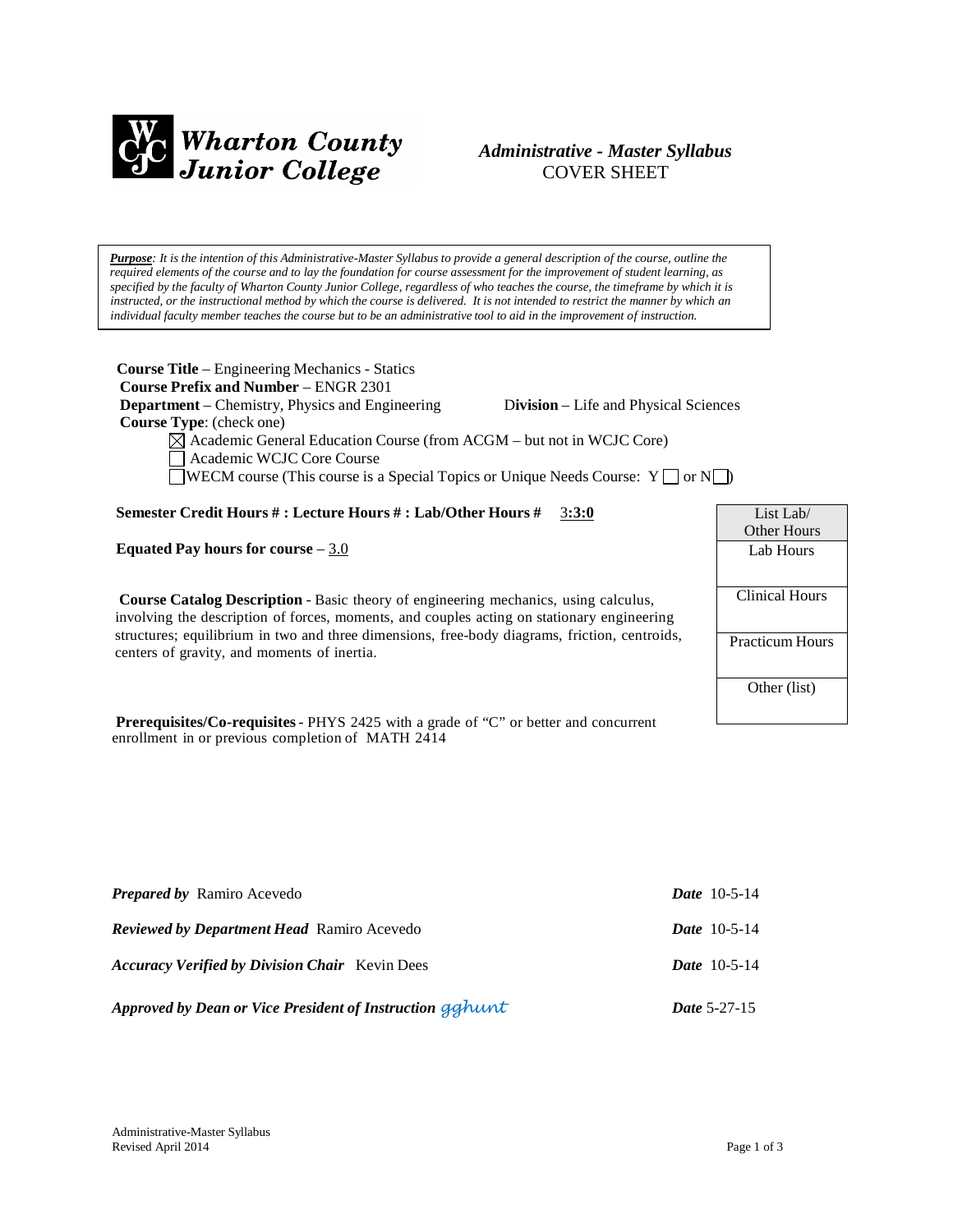

**I. Topical Outline** – Each offering of this course must include the following topics (be sure to include information regarding lab, practicum, clinical or other non-lecture instruction):

Statics of Particles Rigid Bodies: Equivalent System of Forces Equilibrium of Rigid Bodies Distributed Forces: Centroids and Centers of Gravity Analysis of Structures Forces in Beams and Cables Friction Distributed Forces: Moments of Inertia

## **II. Course Learning Outcomes**

| <b>Learning Outcomes</b>                                                      | <b>Methods of Assessment</b>               |
|-------------------------------------------------------------------------------|--------------------------------------------|
| Upon successful completion of this course, students                           |                                            |
| will:                                                                         |                                            |
|                                                                               |                                            |
| 1. State the fundamental principles used in the study of                      | Outcomes assessed by:                      |
| mechanics.                                                                    |                                            |
| 2. Define magnitude and directions of forces and                              |                                            |
| moments and identify associated scalar and vector                             | Class work, homework assignments, quizzes, |
| products.                                                                     |                                            |
| 3. Draw free body diagrams for two- and three-                                | and/or exams, posters/graphs/charts, oral  |
| dimensional force systems.<br>4. Solve problems using the equations of static |                                            |
| equilibrium.                                                                  |                                            |
| 5. Compute the moment of force about a specified                              |                                            |
| point or line.                                                                |                                            |
| 6. Replace a system of forces by an equivalent                                |                                            |
| simplified system.                                                            |                                            |
| 7. Analyze the forces and couples acting on a variety                         |                                            |
| of objects.                                                                   |                                            |
| 8. Determine unknown forces and couples acting on                             |                                            |
| objects in equilibrium.                                                       |                                            |
| 9. Analyze simple trusses using the method of joints or                       |                                            |
| the method of sections.                                                       |                                            |
| 10. Determine the location of the centroid and the                            |                                            |
| center of mass for a system of discrete particles and for                     |                                            |
| objects of arbitrary shape.                                                   |                                            |
| 11. Analyze structures with a distributed load.                               |                                            |
| 12. Calculate moments of inertia for lines, areas, and                        |                                            |
| volumes.                                                                      |                                            |
| 13. Apply the parallel axis theorem to compute                                |                                            |
| moments of inertia for composite regions.                                     |                                            |
| 14. Solve problems involving equilibrium of rigid                             |                                            |
| bodies subjected to a system of forces and moments                            |                                            |
| that include friction.                                                        |                                            |
| 15. Solve problems involving dry sliding friction,                            |                                            |
| including problems with wedges and belts.                                     |                                            |